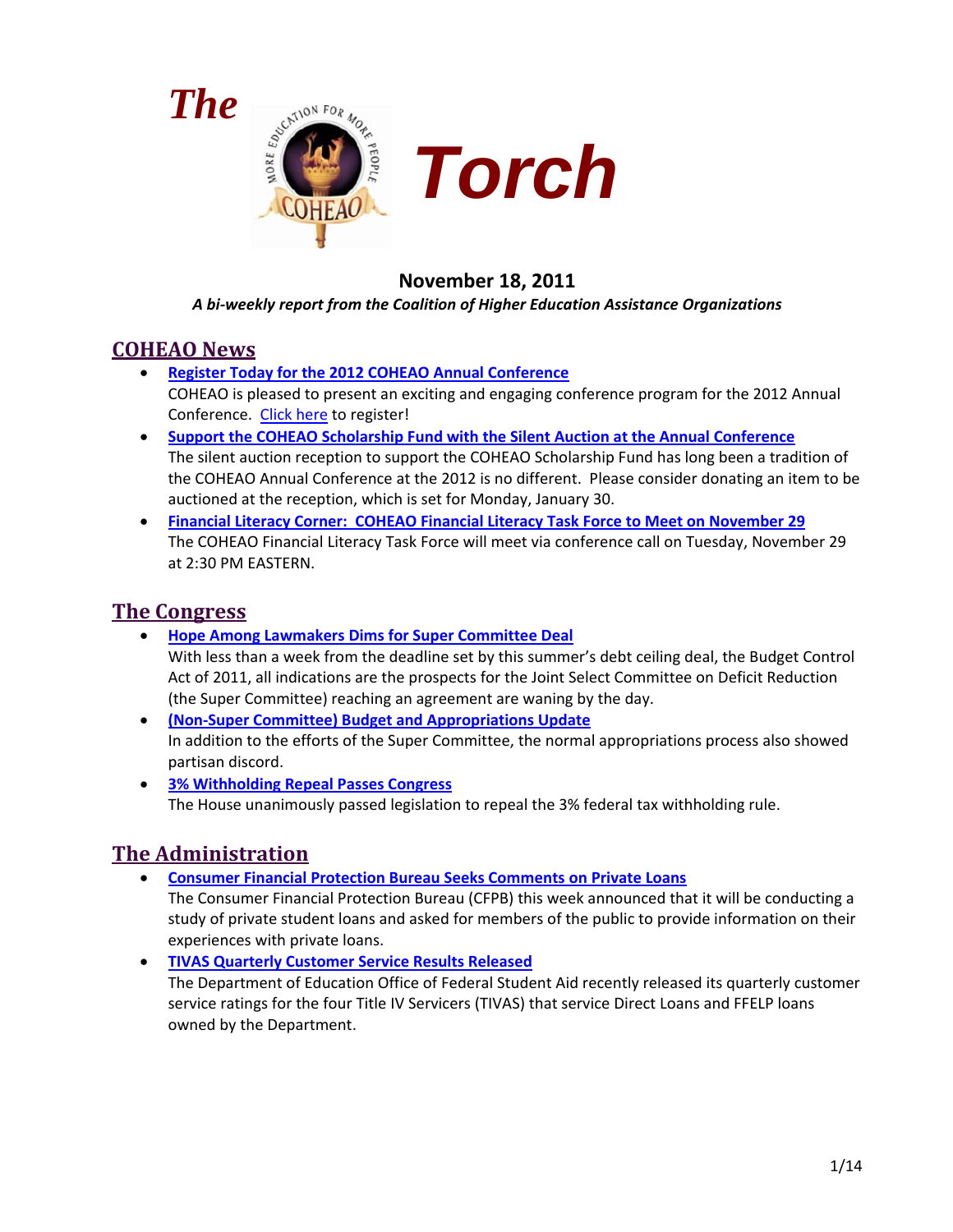## **Industry News**

• **[Student Aid Alliance Delivers Petition to Super Committee](#page-7-0)**

The Student Aid Alliance today delivered a statement of support for federal student aid funding signed by more than 100,000 people to members of the Joint Select Committee on Deficit Reduction.

- **[OWS "Working" Group Calls for Collective Default](#page-7-1)** A working group from the Occupy Wall Street protest in New York is organizing a proposal for students to collectively decide to stop paying their student loans.
- **[Poll: Young Americans Believe College Less Affordable, Support Student Aid](#page-8-0)** Demos, Young Invincibles, and TICAS (the parent organization of the Project on Student Debt), released a poll of 18-34 year olds on the cost of college, student aid and student debt.
- **[National Journal and Gates Foundation Explore College Completion](#page-8-1)** *The National Journal* and the Gates Foundation recently hosted an event, "Policy Summit: Education for Success: The Nexus Between College Completion and American Competitiveness."
- **[Declining Enrollments at For-Profits](#page-9-0)** *Inside Higher Ed* recently highlighted the decreasing enrollments at numerous for-profit higher schools.

# **Attachments**

- **[Board of Directors](#page-10-0)**
- **[COHEAO Commercial Members](#page-12-0)**
- **2012 COHEAO Annual Conference Agenda**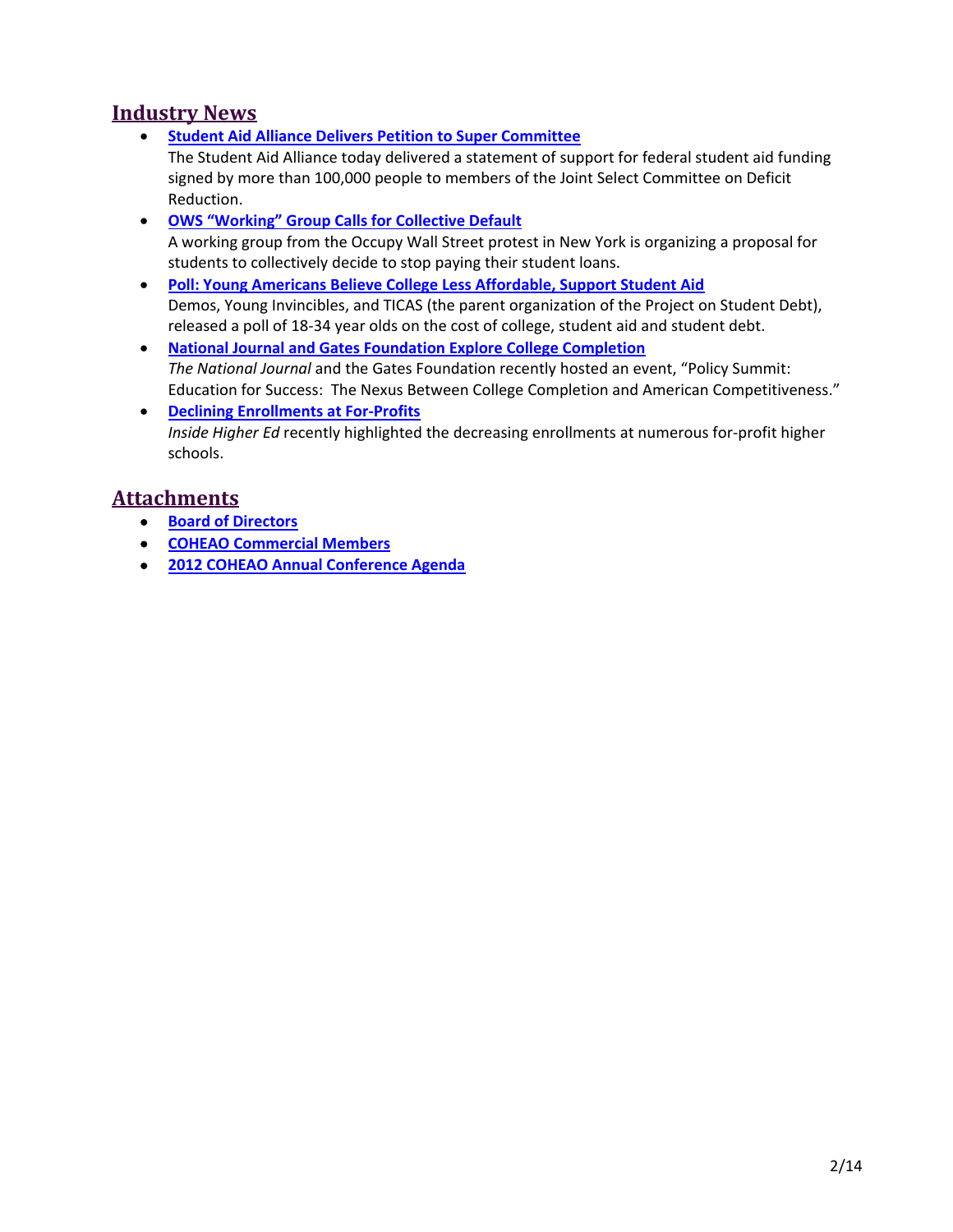# **COHEAO News**

#### <span id="page-2-0"></span>**Register Today for the 2012 COHEAO Annual Conference**

COHEAO is pleased to present an exciting and engaging conference program for the 2012 Annual Conference. [Click here](https://netforum.avectra.com/eWeb/DynamicPage.aspx?Site=COHEAO&WebCode=EventDetail&evt_key=baab50f6-75ff-4eaf-b953-114d79026c04) to register! (If the link does not work, please paste the following into your browser: [http://bit.ly/tv0qkq\)](http://bit.ly/tv0qkq)

Set for January 29-February 1 at the Ritz Carlton-Pentagon City just across the river from Washington, DC, the COHEAO Annual Conference begins 2012 with an outlook on policy issues affecting campus-based student loans and financial services, including Perkins Loans and the other Federal Student Aid programs, institutional loans and tuition accounts, the new Consumer Financial Protection Bureau, campus-based financial literacy programs, regulatory compliance, e-commerce and data protection.

Visits to Capitol Hill are another important aspect of this event and continue to be a highlight of the COHEAO Annual Conference. A conference session will help you understand best practices in advocacy and COHEAO mentors will help you navigate the halls of Congress. In addition to updates and perspectives from Washington, this event will also offer insights from best practices for campus-based loan and student financial services professionals.

A draft agenda is attached with today's *Torch* and is also available at [www.coheao.org.](http://www.coheao.org/)

Also, COHEAO has again negotiated a special rate of \$219 per night at our conference hotel, the Ritz-Carlton Pentagon City. **Be sure to contact the Ritz-Carlton Pentagon City at (703) 415-5000 or 1-800-241- 3333 by January 6.** You must contact the hotel directly and mention you are with the COHEAO meeting to receive this excellent deal.

Please check back with [www.coheao.org](http://www.coheao.org/) for additional information as we will be posting updates on the conference often. If you have any questions on the 2012 COHEAO Annual Conference, please feel free to contact Wes Huffman [\(whuffman@wpllc.net,](mailto:whuffman@wpllc.net) 202.289.3910).

## <span id="page-2-1"></span>**Support the COHEAO Scholarship Fund with the Silent Auction at the Annual Conference**

The silent auction reception to support the COHEAO Scholarship Fund has long been a tradition of the COHEAO Annual Conference at the 2012 is no different. Please consider donating an item to be auctioned at the reception, which is set for Monday, January 30.

Though some attendees prefer to bring their items with them (or do some last minute shopping at the Pentagon City Mall located next to the hotel), please feel free to ship your items in advance of the auction. Donation items may be sent to

COHEAO 1101 Vermont Ave, NW Suite 400 Washington, DC 20005

If you have any questions on possible donation items, please feel free to direct them to Wes Huffman [\(whuffman@wpllc.net,](mailto:whuffman@wpllc.net) 202.289.3910)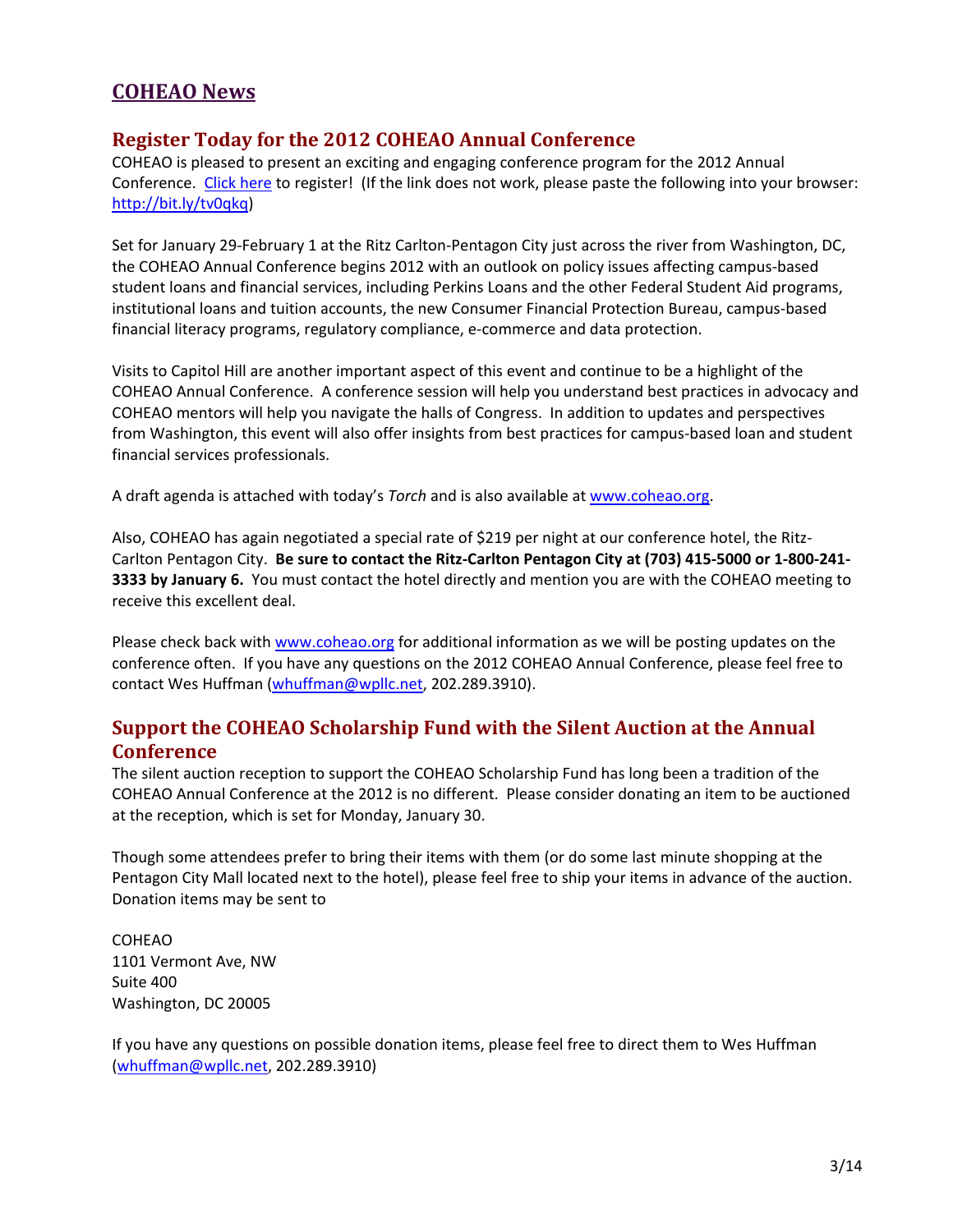## <span id="page-3-0"></span>**Financial Literacy Corner: COHEAO Financial Literacy Task Force to Meet on November 29**

The COHEAO Financial Literacy Task Force will meet via conference call on Tuesday, November 29 at 2:30 PM EASTERN. If you are interested in joining this call, please email [whuffman@wpllc.net](mailto:whuffman@wpllc.net) for dial-in information.

The purpose of the call is to provide a brief update on the latest in Washington on financial literacy and inform our advocacy efforts. As student debt and college costs remain in the headlines, it is more important than ever for COHEAO members to discuss advocacy strategies for issues related to financial literacy. Many Members of Congress have shown a keen interest in this issue and COHEAO will be working to develop proposals for improving student financial literacy skills and ensuring students understanding their student loan and tuition account obligations in a manner that is workable for campuses.

This call will help support COHEAO's plans for a proactive approach with HEA reauthorization and inform our work should legislative activity arise outside of the traditional reauthorization process. The call is also an opportunity for COHEAO members to discuss possible regulatory changes that would improve the provision of financial education to students.

All COHEAO members with an interest in financial literacy issues from a legislative or regulatory perspective are encouraged to participate in this call and strongly consider joining the Financial Literacy Task Force. For more information on the Financial Literacy Task Force, please contact Task Force Chair Carl Perry [\(cperry@progressivefinancial.com\)](mailto:cperry@progressivefinancial.com) or Wes Huffman [\(whuffman@wpllc.net\)](mailto:whuffman@wpllc.net)

# **The Congress**

## <span id="page-3-1"></span>**Hope Among Lawmakers Dims for Super Committee Deal**

With less than a week from the deadline set by this summer's debt ceiling deal, the Budget Control Act of 2011, all indications are the prospects for the Joint Select Committee on Deficit Reduction (the Super Committee) reaching an agreement are waning by the day. There had been some hope the Committee, which had been given extraordinary authority in statute, would find a way to reach an accord, but the talk on Capitol Hill appears to be turning to the 2012 elections.

The law requires an agreement from the Super Committee for \$1.2 trillion in deficit reduction measures by November 23. Should an agreement occur, it would receive an "up or down vote" (no amendments) by December 23.

However, judging from the public comments of Leadership and members of the Super Committee, November 23 will come and go without any sign of a deal. For instance, at a fundraiser this week, Speaker of the House John Boehner (R-OH) was reported as saying the deficit panel had a "long way to go" and would need to "pull a rabbit out of the hat" for a deal to occur.

Boehner is not alone with this sentiment and now, some Congressional leaders are saying the elections will show just how the American people believe they should attack the fiscal crisis.

"I think we need to have a real good definitive election," said Rep. Jim Clyburn (D-SC), the number three Democrat in the House and a member of the Super Committee.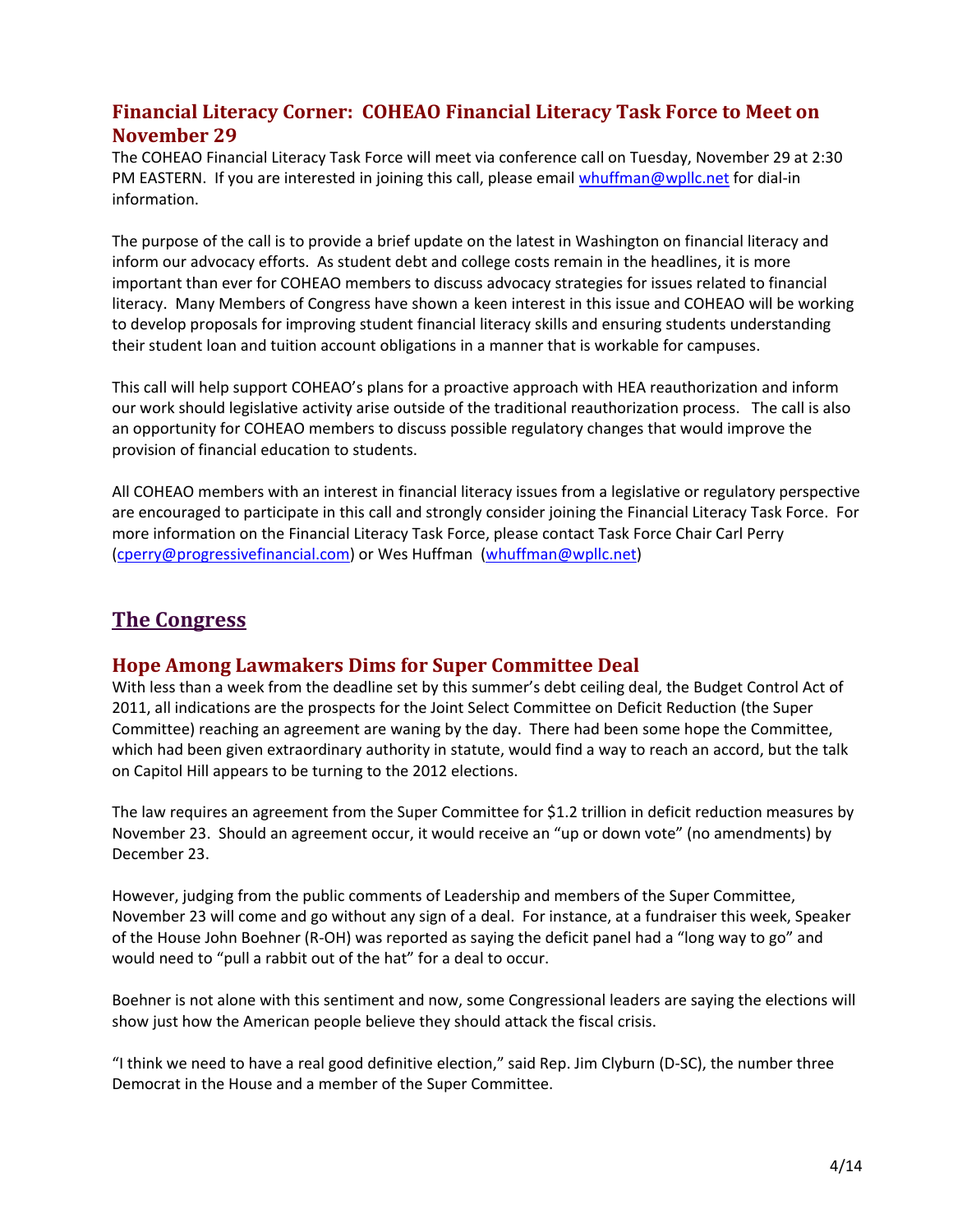Representing the complete opposite side of the spectrum, but agreeing on the clarity of elections, Clyburn's fellow South Carolinian Sen. Jim DeMint (R-SC) said, "America is going to decide what kind of country it's going to be  $-$  are we going to be a socialist, European country, or are we going to be America?"

Last week, Republicans on the Super Committee made headlines with a proposal that raised revenues, albeit limited, from the tax code by capping certain tax deductions. Though Democrats initially described the Toomey plan as "non-serious," this week they showed a willingness to accept elements of the proposal. However, the gap between the two parties still appears to be quite wide. Here's the latest from today's *Politico*:

*After a two-hour meeting in the Senate's historic Foreign Relations Committee room, Sen. Patty Murray (D-Wash.) emerged Thursday, saying the six Democrats on the panel were ready to accept an offer by Toomey to raise revenues, \$250 billion of which would result from new taxes by capping certain deductions.*

*But Democrats had several concerns with the Toomey plan over its calls to permanently lower tax rates for all income levels combined with its benefit cuts to Social Security and Medicare.*

*Democrats on Thursday night were putting the finishing touches on their counteroffer that would balance hundreds of billions in new taxes, cuts out of Medicare, Medicaid and hundreds of billions out of discretionary spending — about half of which could come from defense programs. Money from unspent war funds would be used for permanently fixing the Medicare reimbursement rate for physicians and the alternative minimum tax, extending unemployment insurance benefits and pouring money into the nation's aging highway system.*

*But Democratic sources said final details were still being agreed upon. And Republicans appeared to be uniting behind the Toomey plan, setting up a partisan showdown next week at a committee vote in which both proposals will very likely fail.*

It is not looking good for a deal, but Congress specializes in reaching its goals just at the last minute, or perhaps more aptly, just after the last minute. We will keep COHEAO members updated on material developments related to the Super Committee as they occur.

## <span id="page-4-0"></span>**(Non-Super Committee) Budget and Appropriations Update**

In addition to the efforts of the Super Committee, the normal appropriations process also showed partisan discord. Some progress was made in the form of a continuing resolution passed by Congress this week, meaning the government will continue operations through December 16. However, the "minibus" strategy for FY2012 appropriations hit a major snag. (Congressional leaders were hoping to bundle three or four of the 12 regular appropriations bills into packages rather than passing them all at once in a massive "omnibus" bill.)

The first three-bill minibus passed, including the continuing resolution, but Senate Majority Leader Harry Reid (D-NV) was unable to bring a second minibus to the Senate Floor, and it now appears highly likely the remaining nine appropriations bills, including Labor-HHS-Education, will all be combined into a large omnibus package. Appropriations Committee leadership is said to be negotiating the final details of what will be a very large piece of legislation.

Cuts to student aid programs seem inevitable as it would require an increase in spending to keep programs, mainly the Pell Grant Program, at current levels. For that reason, it seems unlikely that any new funding for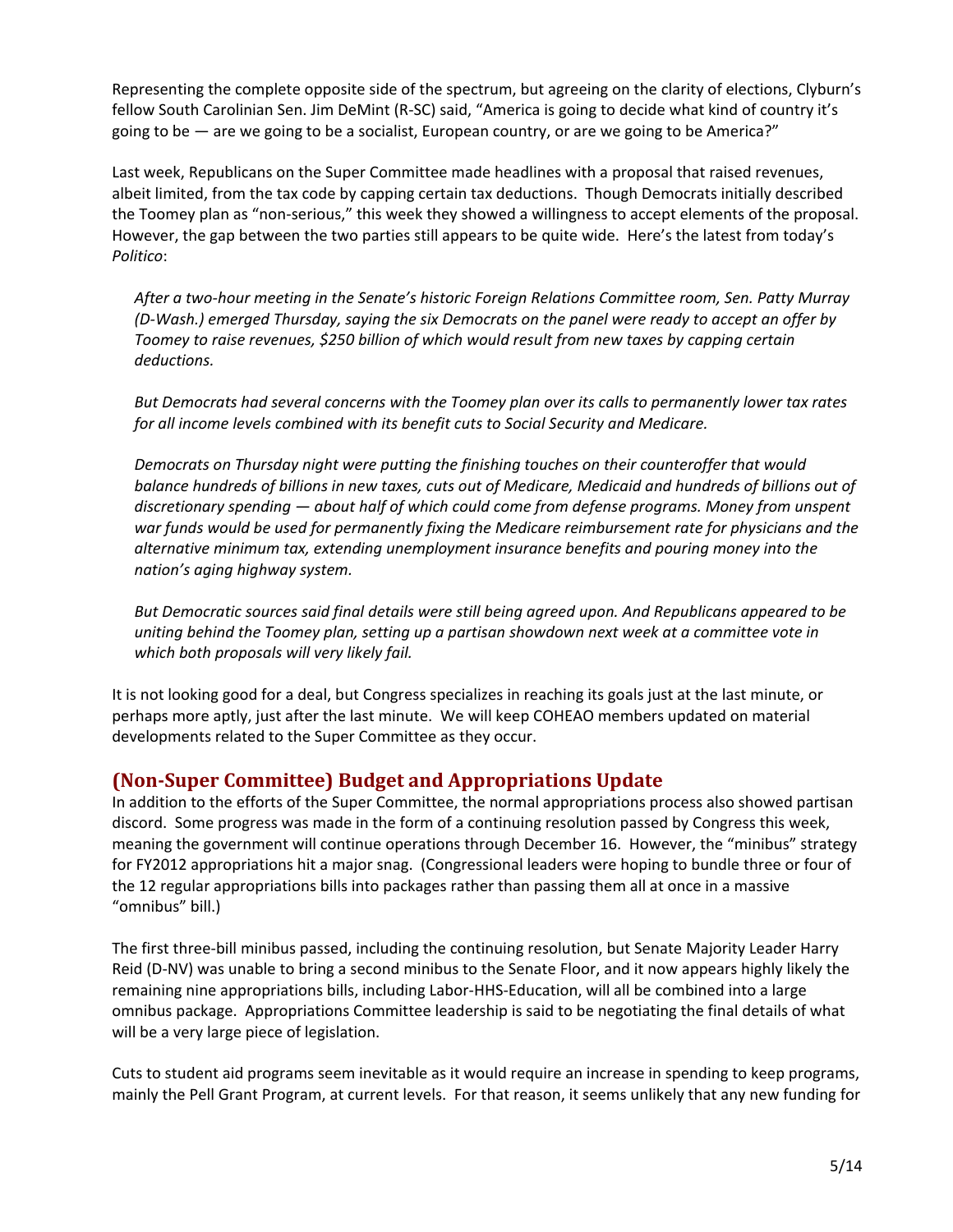Perkins Loans will be included. However, the Perkins Loan Program will continue as usual in 2012-13, with campuses re-lending whatever funds have been repaid to their revolving funds.

In addition to FY2012 appropriations, the House debated and voted on a Constitutional Amendment requiring an annual balanced budget. The vote was 261-165 for the amendment, a clear majority, but well short of the requisite two-thirds, or 290 votes, required to amend the Constitution.

### <span id="page-5-0"></span>**3% Withholding Repeal Passes Congress**

The House unanimously passed legislation to repeal the 3% federal tax withholding rule, which would require certain government entities, including public colleges and universities, to withhold 3% of payments to contractors for federal tax purposes. The bill, H.R. 674, passed the Senate last week by a margin of 95-0.

"Congress demonstrated that when we work together, we can find bipartisan solutions to laws and regulations that stifle job creation," said House Ways and Means Committee Chairman Dave Camp (R-MI).

The bill also included tax credits for hiring veterans, which drew praise from President Obama.

"I want to congratulate Republicans and Democrats in Congress for coming together to pass these tax credits that will encourage businesses to hire America's veterans," the President said in a statement.

The bill was strongly supported by public colleges and universities. COHEAO worked with a broad coalition of government entities and private companies to urge Congress to pass the repeal.

## **The Administration**

#### <span id="page-5-1"></span>**Consumer Financial Protection Bureau Seeks Comments on Private Loans**

The Consumer Financial Protection Bureau (CFPB) this week announced that it will be conducting a study of private student loans and asked for members of the public to provide information on their experiences with private loans. The study is required by Section 1077 of the Dodd Frank Wall Street Reform and Consumer Protection Act, the law passed in 2010 that created the CFPB. The study is supposed to be submitted to Congress by July 21, 2012. Dodd-Frank transferred oversight and regulation of private student lending to the CFPB from the Federal Trade Commission and the Federal Reserve.

The senior advisor to the Treasury Secretary who is effectively running the CFPB, Raj Date, was quoted calling for disclosure of more information on private student loans in a press release issued Nov. 16. The press release can be found here: [http://1.usa.gov/u3Gali.](http://1.usa.gov/u3Gali) Date was quoted saying: "Shedding light on this industry will benefit students, lenders, and the market as a whole."

The published request says: The CFPB is asking the public, students, families, the higher education community, and the student loan industry – both lenders and servicers – to provide information on this financial product voluntarily. The CFPB is interested in a complete picture of private student lending, so it is seeking a broad swath of information, including:

- Information available to shop for private student loans
- The role of schools in the marketplace
- Underwriting criteria
- Repayment terms and behavior
- Impact on choice of field of study and career choice
- Servicing and loan modification
- Financial education and default avoidance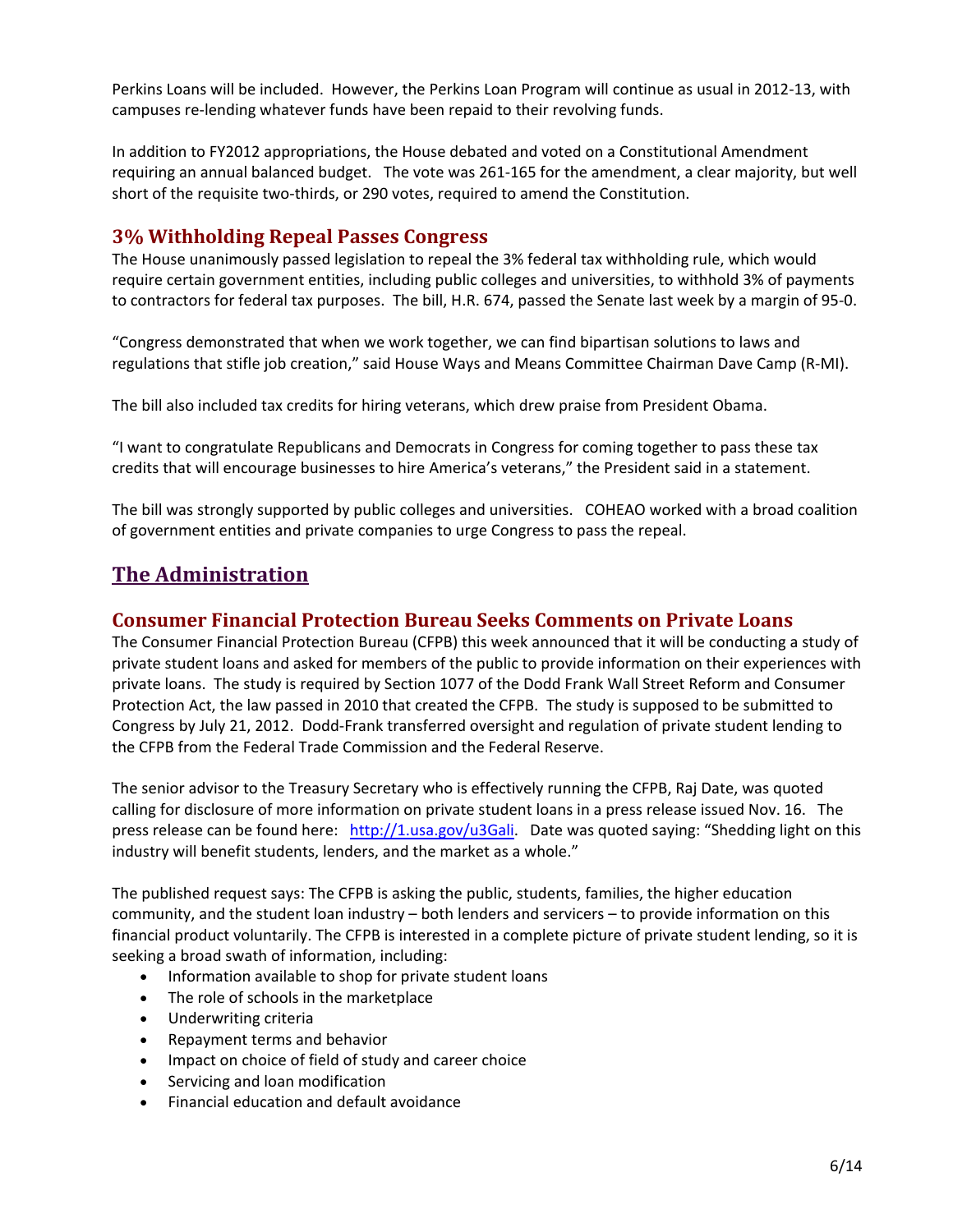The request for public comment hasn't been published in the *Federal Register* but the government made available the final document as it was submitted to the *Register* for printing. It can be found here: [http://www.ofr.gov/\(X\(1\)S\(m3pnhpbfvrlspv5bes1s10t3\)\)/OFRUpload/OFRData/2011-29737\\_PI.pdf](http://www.ofr.gov/(X(1)S(m3pnhpbfvrlspv5bes1s10t3))/OFRUpload/OFRData/2011-29737_PI.pdf)

Also, Rick Hackett, CFPB Assistant Director for Installment Lending Markets, published a blog Wednesday afternoon asking for comments:

[http://www.consumerfinance.gov/chime-in-on-private-student-loans/.](http://www.consumerfinance.gov/chime-in-on-private-student-loans/)

Meanwhile, the comments on private student loans continued with the White House holding an electronic press briefing Thursday about lending around military bases. The main focus of the comments by several White House officials was payday lenders but they did say: "The private student lending industry has targeted the military community in a very aggressive way. Between 2006 and 2010 the overall money received in military education by the top 20 private student lenders has increased by 10-fold. And this is an -- this is a troubling trend where there is very little oversight and very little transparency."

The Higher Education Opportunity Act of 2008 included an addition to the Truth in Lending Act, which has been on the books for many years, requiring 18 disclosures about private loan terms and conditions be made three separate times during the process of applying for and receiving a private education loan. The law also requires that students certify to the lender what their cost of education is before the loan is made.

## <span id="page-6-0"></span>**TIVAS Quarterly Customer Service Results Released**

The Department of Education Office of Federal Student Aid recently released its quarterly customer service ratings for the four Title IV Servicers (TIVAS) that service Direct Loans and FFELP loans owned by the Department. The release of the ratings comes as the transition to a new Direct Loan interface, [www.myedaccount.com,](http://www.myedaccount.com/) appears to be causing issues for at least a few borrowers, according to comments on the Department's website.

|                |                                  | <b>Servicers</b>                       |                    |               |                   |
|----------------|----------------------------------|----------------------------------------|--------------------|---------------|-------------------|
| <b>METRIC</b>  |                                  | FedLoan<br><b>Servicing</b><br>(PHEAA) | <b>Great Lakes</b> | <b>Nelnet</b> | <b>Sallie Mae</b> |
| 1              | <b>Defaulted Borrower Count</b>  | 1.12%                                  | 1.09%              | 1.33%         | 0.97%             |
| $\overline{2}$ | <b>Defaulted Borrower Amount</b> | 0.70%                                  | 0.63%              | 0.78%         | 0.54%             |
| 3              | <b>Borrower Survey</b>           | 75.00                                  | 74.67              | 71.67         | 69.33             |
| 4              | <b>School Survey</b>             | 72.67                                  | 74.00              | 75.67         | 72.67             |
| 5              | <b>Federal Personnel Survey</b>  | 66.00                                  | 73.00              | 61.00         | 63.00             |

The TIVAS customer service results are below:

Additional information is available online:

<http://www.ifap.ed.gov/eannouncements/111011LSIFirstQuarterCustomerSvcPerformResults.html> A blog post from the Department, "ED Is Working to Resolve Problems with the Direct Loan Website," is available online: [http://www.ed.gov/blog/2011/10/ed-working-to-resolve-problems-with-direct-loan](http://www.ed.gov/blog/2011/10/ed-working-to-resolve-problems-with-direct-loan-website/)[website/](http://www.ed.gov/blog/2011/10/ed-working-to-resolve-problems-with-direct-loan-website/)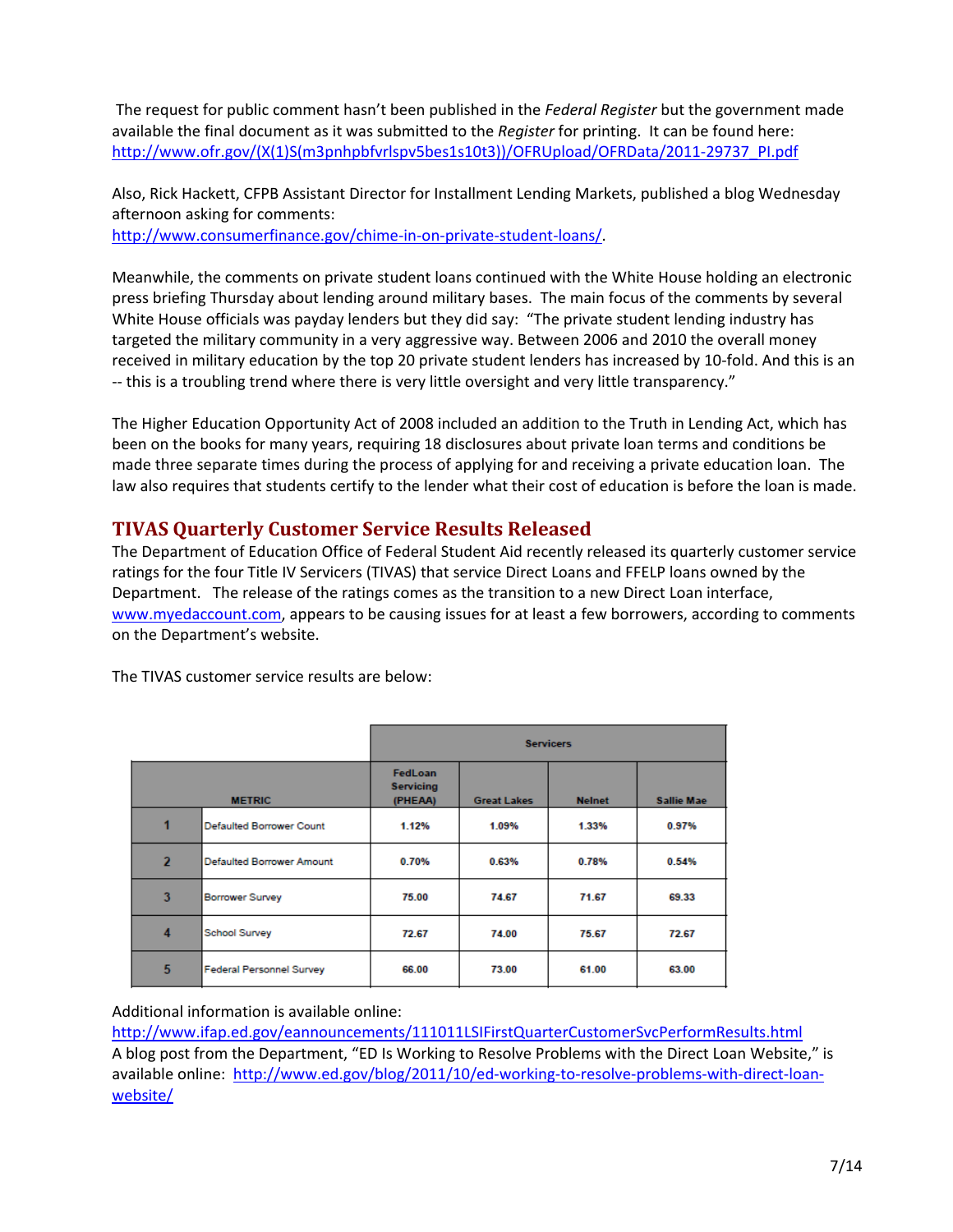# **Industry News**

### <span id="page-7-0"></span>**Student Aid Alliance Delivers Petition to Super Committee**

The Student Aid Alliance today delivered a statement of support for federal student aid funding signed by more than 100,000 people to members of the Joint Select Committee on Deficit Reduction. Among the signers were hundreds of college and university presidents, as well as thousands of students, administrators and citizens representing all types of institutions nationwide. The signature drive was launched Oct. 24, 2011.

The Student Aid Alliance, a coalition of higher education organizations, advocates continued federal support of Pell Grants and other federal student aid programs, including Supplemental Educational Opportunity Grants, Federal Work-Study, Perkins Loans, Leveraging Educational Assistance Partnerships, TRIO, GEAR UP and federal student loans.

COHEAO has been a longtime member of the Alliance and worked in support of these efforts. The statement remains posted online and supporters may still go online to sign it. It is available online at: <http://action.studentaidalliance.org/5371/save-student-aid-statement-support/>

In the Alliance's cover letter that accompanied the statement, co-chairs Molly Corbett Broad, president of the American Council on Education, and David L. Warren, president of the National Association of Independent Colleges and Universities, said: "This remarkable public response demonstrates that student aid is an issue of deep concern to millions of students, educators and families. They know real solutions to the federal debt start with growing our economy, and our economy will only grow if we have a skilled and educated work force."

## <span id="page-7-1"></span>**OWS "Working" Group Calls for Collective Default**

A working group from the Occupy Wall Street protest in New York is organizing a proposal for students to collectively decide to stop paying their student loans. The group is led by Andrew Ross, a professor at New York University, who indicates he sees a lot of "suffering and humiliation" from borrowers of student loan debt on campus.

Occupy Wall Street is finalizing three pledges related to student debt—one for students to declare they will not repay their loans; one for faculty to show their support for the collective default; and another for nonborrower sympathizers, such as parents and members of the public. The declaration of borrowers would be a pledge not to repay their loans once 1 million borrowers join the cause, which Occupy Wall Street reckons would limit the personal impact of the decision.

Ross and others have been leading discussions in and around Zucotti Park on the alleged ills of the education finance industry. One of their largest complaints is that industry participants profit more from defaults, a concern that seems to contradict the value of calling for mass defaults as a protest.

Even some supporters of the Occupy movement are wary of the plan. Elizabeth Wrigley-Field, a graduate student at the University of Wisconsin-Madison and a leader of the Madison Occupy movement , was quoted in a student newspaper expressing concern for the impact on individual borrowers.

"My general take is that it's hard to take actions that put specific individuals at a great deal of risk," Wrigley-Field told the *Badger Herald*. "One strength that this movement has had in the past is being creative at finding ways that we have power in numbers."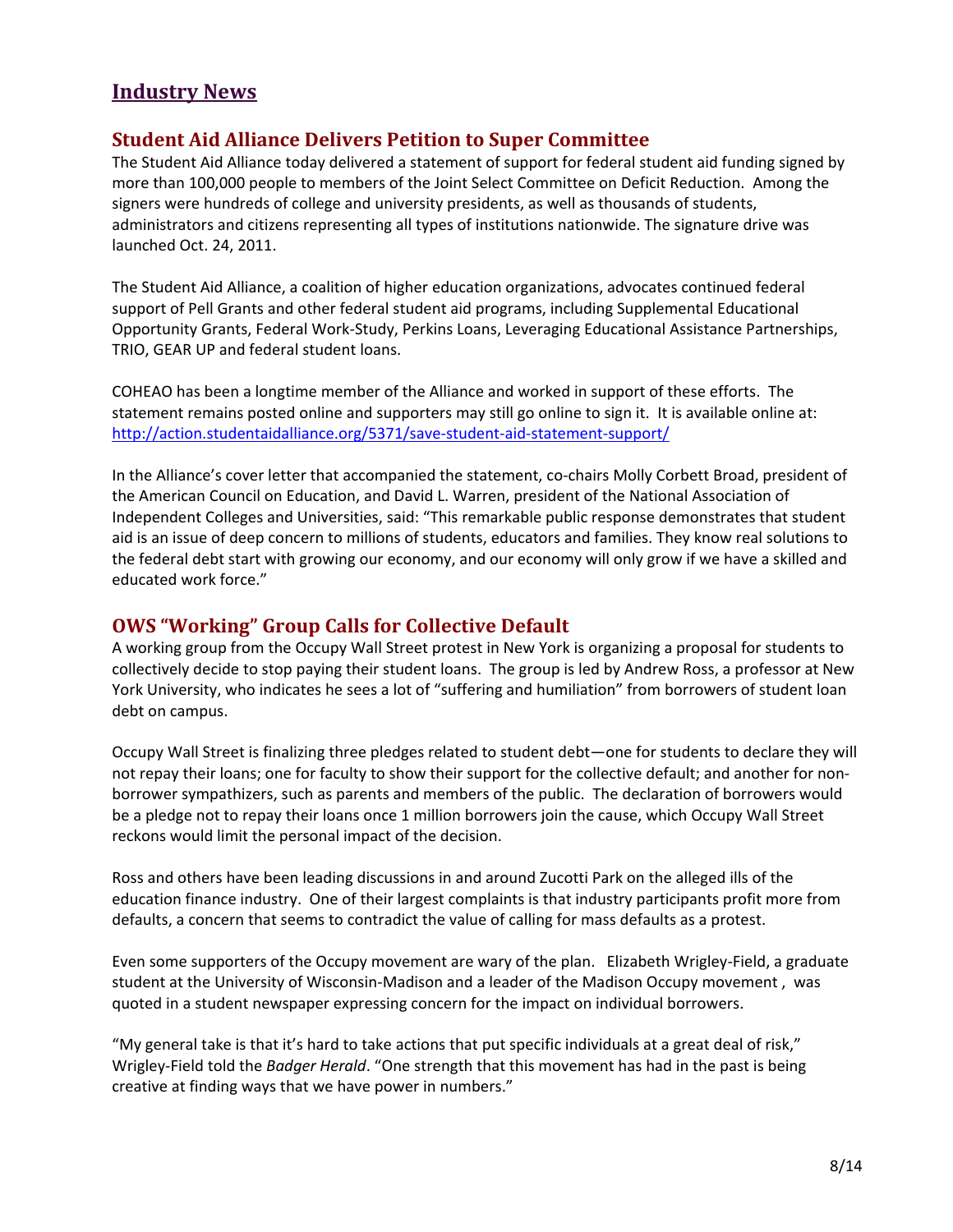Ross acknowledged his salary was, in part, financed by tuition and, in turn, student debt and said it was "an incredible burden for faculty to bear." NYU was identified as a "high debt school" in a recent report from the Project on Student Debt with students' average debt burden upon graduation greater than \$40,000.

## <span id="page-8-0"></span>**Poll: Young Americans Believe College Less Affordable, Support Student Aid**

Demos, Young Invincibles, and TICAS (the parent organization of the Project on Student Debt), released a poll of 18-34 year olds on the cost of college, student aid and student debt. The groups identify the following as key findings:

#### *Higher Education: More Important, Less Affordable, Too Much Debt*

*More than three in four (76%) young adults say that college has become harder to afford in the past five years, and nearly as many (73%) say that graduates have more student debt than they can manage. When asked about the importance of college and other education and training after high school, about eight in 10 say it is more important than a generation ago. Whether or not they have a college degree or student debt, most young people share these views and concerns.* 

#### *Don't Cut Student Aid*

*Opposition to cutting access to Pell Grants, as has been proposed by some in Congress, is strong and crosses party lines. The same holds true for charging students interest on federal loans while they are still in school. Even when presented as ways to reduce the federal deficit, three in four (75%) young adults do not want to see Pell Grants cut, and 73 percent oppose charging students with financial need interest on their federal loans before they graduate.* 

#### *Make Higher Education More Affordable*

*Young adults also believe that Congress should act to make education more affordable. In a companion poll released by Demos and Young Invincibles last week, 84 percent say making college and other education and training after high school more affordable should be priorities for Congress. At least 70 percent of young Republicans, Democrats, and Independents agree. More than two thirds of all young adults (68%) say college affordability should be Congress' top priority. Nearly nine in ten (88%) young adults also support making college and training more affordable as a way to strengthen the economy.*

Additional information on the survey is available online: **[http://ticas.org/pub\\_view.php?idx=793](http://ticas.org/pub_view.php?idx=793)**

## <span id="page-8-1"></span>**National Journal and Gates Foundation Explore College Completion**

*The National Journal* and the Gates Foundation recently hosted an event, "Policy Summit: Education for Success: The Nexus Between College Completion and American Competitiveness."

The event featured two panels, one consisting of state higher education officials, and another with Assistant Deputy Secretary for Innovation and Improvement Jim Shelton and a panel of experts in higher education. Panelists were largely in agreement, particularly on the need for improved data systems and the ineffectiveness of remediation programs.

The first panel, which featured Matt Gianneschi, the Deputy Executive Director of the Colorado Department of Higher Education, and Danette Gerald Howard, Maryland's interim Secretary of Higher Education, applauded the shift in focus from college "access" to "success" and discussed issues at the state level. Both Gianneschi and Howard talked about the importance of community colleges, the changing demographics in higher education, and the importance of building an education system that connects elementary, secondary, and postsecondary education. Both panelists also discussed the proper incentives for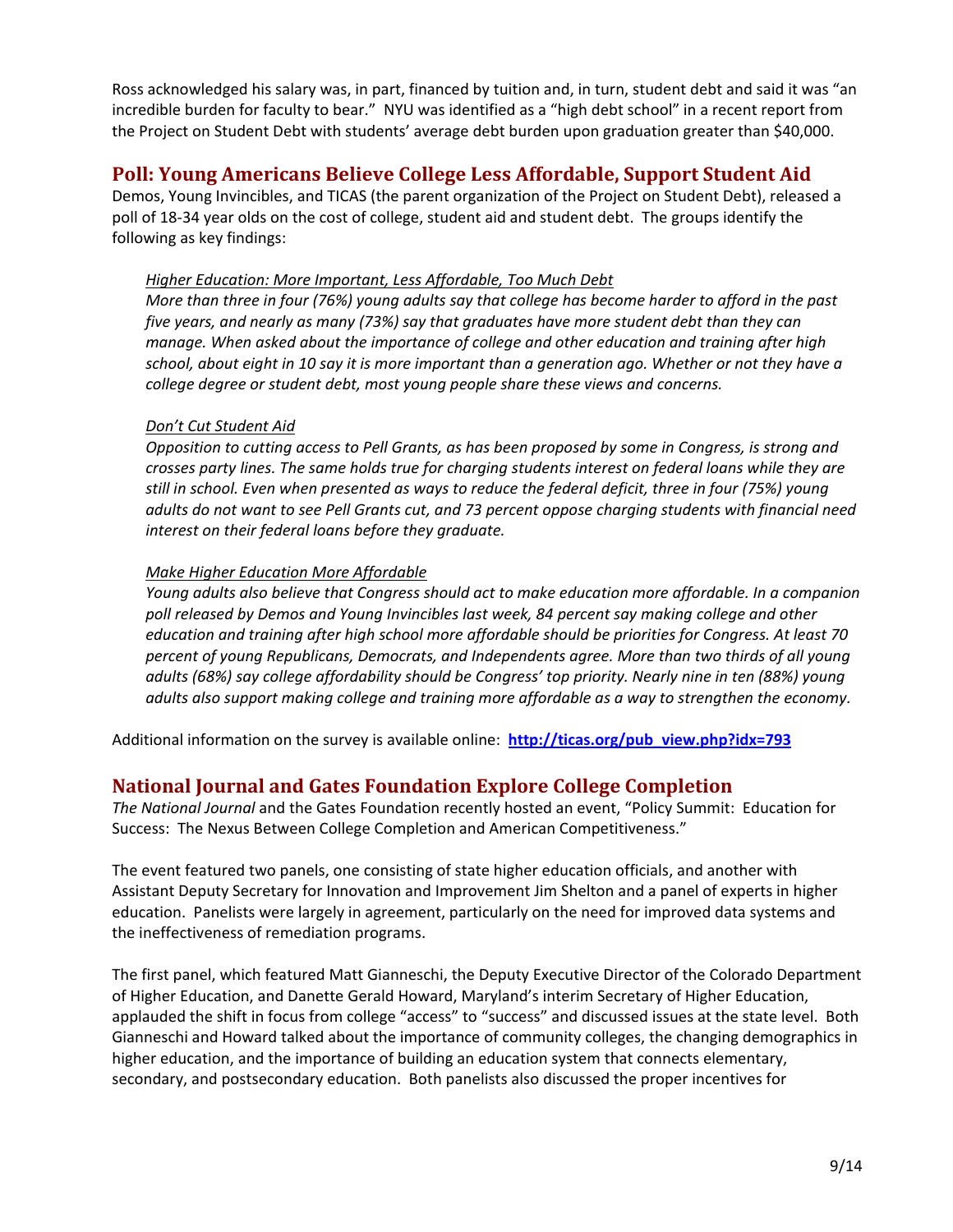institutions, with Gianneschi stating Colorado was in the early stages of bringing performance based funding for higher education and Howard indicating Maryland "was not quite there yet."

In the second panel, Stan Jones of Complete College America highlighted a new report from his organization, "Time Is the Enemy," on the abysmal state of college completion and the need for better data for consumers, higher education officials, and policymakers. Jones, along with City Colleges of Chicago Chancellor Cheryl Hyman, rejected the notion that the issues with community colleges were strictly related to measures of success, reporting issues, and students who "fall through the cracks," noting that when accounting for part-time students, City Colleges graduation rate increases by one percentage point—from seven percent to eight percent.

Anthony Carnevale of Georgetown also discussed the need to ensure students were prepared for gainful employment upon completing their degrees. He argued employability had to be a driving factor when public funding was involved and colleges needed to be transparent with employment prospect data for individual programs, while suggesting the system for a federal role was already in place through recent regulation of for-profit colleges. Carnevale also emphasized that learning could not be measured across campuses, but could be done relatively easily at the program level.

Additional information on the event is available online: **<http://www.nationaljournal.com/events/event/73/>**

### <span id="page-9-0"></span>**Declining Enrollments at For-Profits**

This week, *Inside Higher Ed*, highlighted the decreasing enrollments at numerous for-profit higher schools. The article suggests new regulations have changed the for-profit business model for the better and focuses on new orientation programs at Kaplan and the Apollo Group. Below is a table of enrollment figures compiled by *Inside Higher Ed*. The full article is available online:

**<http://www.insidehighered.com/news/2011/11/11/enrollments-tumble-profit-colleges>**

| <i><b>Institution</b></i>                          | % Change in New<br><b>Student Enrollment</b> |        | % Change<br>in Revenue |
|----------------------------------------------------|----------------------------------------------|--------|------------------------|
| <b>American Public University</b><br><b>System</b> | 53%                                          | 35%    |                        |
| <b>Apollo Group</b>                                | $-34%$                                       | $-11%$ |                        |
| <b>Bridgepoint Education</b>                       | 27%                                          | 8%     |                        |
| Capella Education                                  | -36%                                         | -3%    |                        |
| <b>Career Education Corp.</b>                      | $-22%$                                       | -18%   |                        |
| <b>Corinthian Colleges</b>                         | -23%                                         | $-17%$ |                        |
| DeVry Inc.                                         | $-12%$                                       | $-1%$  |                        |
| <b>Education Management Corp.</b>                  | 2%                                           | 2%     |                        |
| <b>Grand Canyon Education, Inc.</b>                | n/a<br>10%                                   |        |                        |
| <b>ITT Educational Services, Inc.</b>              | $-10%$<br>$-14%$                             |        |                        |
| <b>Kaplan Higher Education</b>                     | -47%                                         | $-24%$ |                        |
| <b>Strayer Education, Inc.</b>                     | -15%                                         | -8%    |                        |

*For-Profit Colleges' Most Recent Quarterly Enrollment and Revenue, 2011 vs. 2010*

*Source: Stifel Nicolaus and SEC filings; most recent fiscal quarter*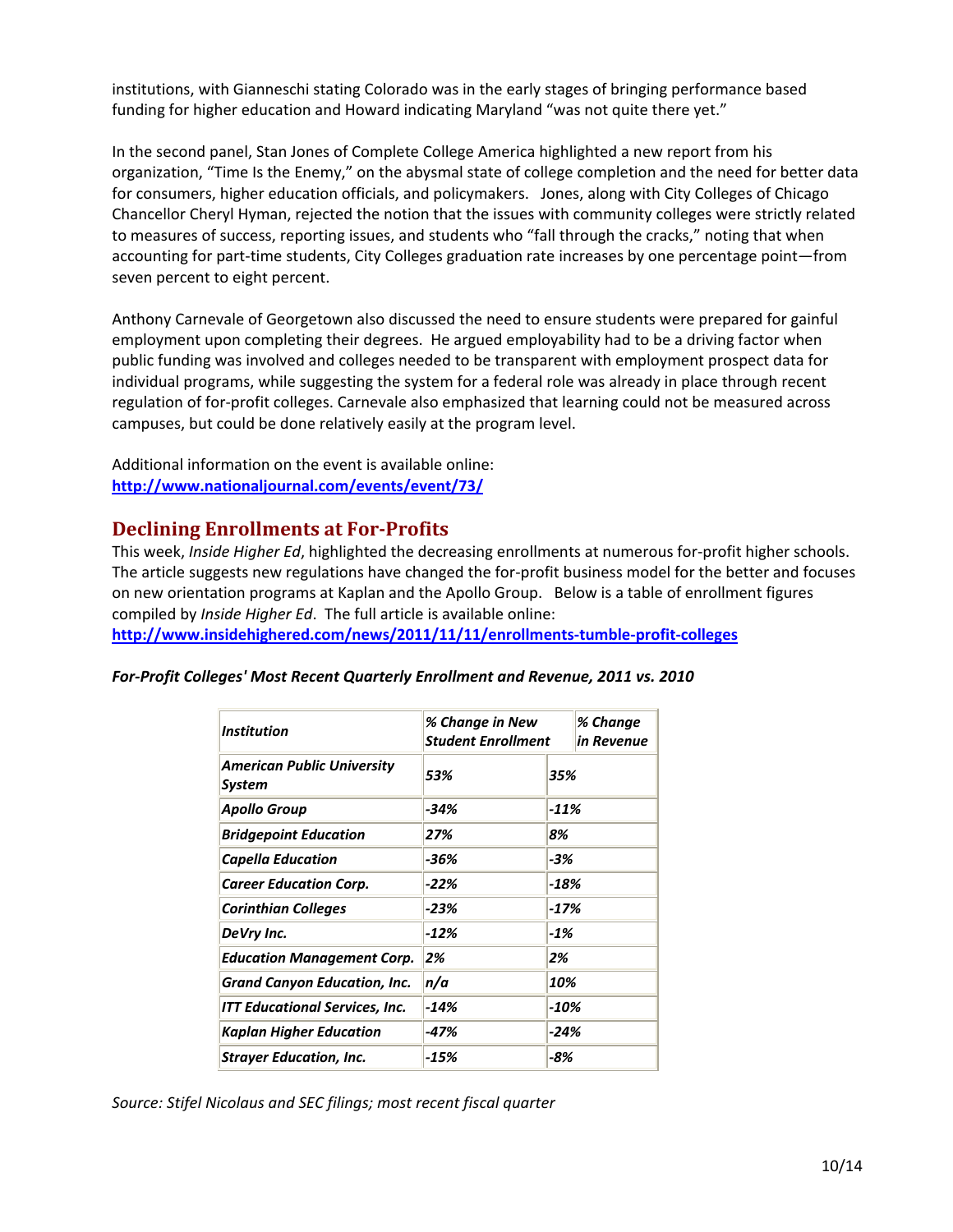# **COHEAO Board of Directors**

#### <span id="page-10-0"></span>*President:*

Robert Perrin *President* Williams & Fudge, Inc. 775 Addison Avenue, Suite 201 Rock Hill, SC 29731 803-329-9791 x 2104 Fax: 803-329-0797 [bperrin@wfcorp.com](mailto:bperrin@wfcorp.com)

*Past President:* Alisa Abadinsky Director of Receivables, Loans, and **Collections** University of Illinois at Chicago 809 S. Marshfield Ave. M/C 557 Chicago, IL 60612 312-413-1971 Fax: 312-413-1992 [aabadins@uillinois.edu](mailto:aabadins@uillinois.edu)

*Secretary* Edgar DelosAngeles Manager, UCI Loan Services University of California—Irvine Administration Bldg. Room 101 Irvine, CA 92697-3010 949-824-4689 Fax 949-824-4688 edelosan@uci.edu

*Legislative Co-Chair, Institutional*  Jackie Ito-Woo Associate Director, Student Affairs University of California Office of the President Student Financial Support 1111 Franklin St., 9<sup>th</sup> Floor Oakland, CA 94607-5200 510-987-9544 Fax: 510-987-9546 [jackie.ito-woo@ucop.edu](mailto:jackie.ito-woo@ucop.edu)

*Commercial Member Chair* Karen Reddick Vice President Business Development National Credit Management 10845 Olive Blvd St. Louis, MO 63141 800-627-2300 [kreddick@ncmstl.com](mailto:kreddick@ncmstl.com)

*Vice President*  Maria Livolsi Director, Student Loan Service Center State University of New York 5 University Place, A310 Rensselaer, NY 12144 518-525-2628 [MLivolsi@uamail.albany.edu](mailto:MLivolsi@uamail.albany.edu)

*Treasurer:* Bob Frick **President** University Accounting Service 200 S. Executive Drive, 3<sup>rd</sup> Fl Brookfield, WI 53005 800-340-1526 Fax: 262-784-9014 [bob.frick@ncogroup.com](mailto:bob.frick@ncogroup.com)

*Legislative Chair* Lori Hartung Vice President Todd, Bremer & Lawson 560 Herlong Avenue Post Office Box 36788 Rock Hill, South Carolina 29732-0512 800-849-6669 Fax: 803-323-5211 [lori.hartung@tbandl.com](mailto:lori.hartung@tbandl.com)

*Legislative Co-Chair, Regulatory*  Pamela Devitt Legislative Analyst, University Student Financial Services and Cashier Operations University of Illinois at Springfield 312-996-5885 Fax: 312-413-3453 [devitt@uillinois.edu](mailto:devitt@uillinois.edu)

*Financial Literacy Chair* Carl Perry Senior Vice President Progressive Financial Services 516 N Production Street (Suite 100) Aberdeen, SD 57401 800-585-4978 Fax: 800-585-4981 cperry@progressivefinancial.com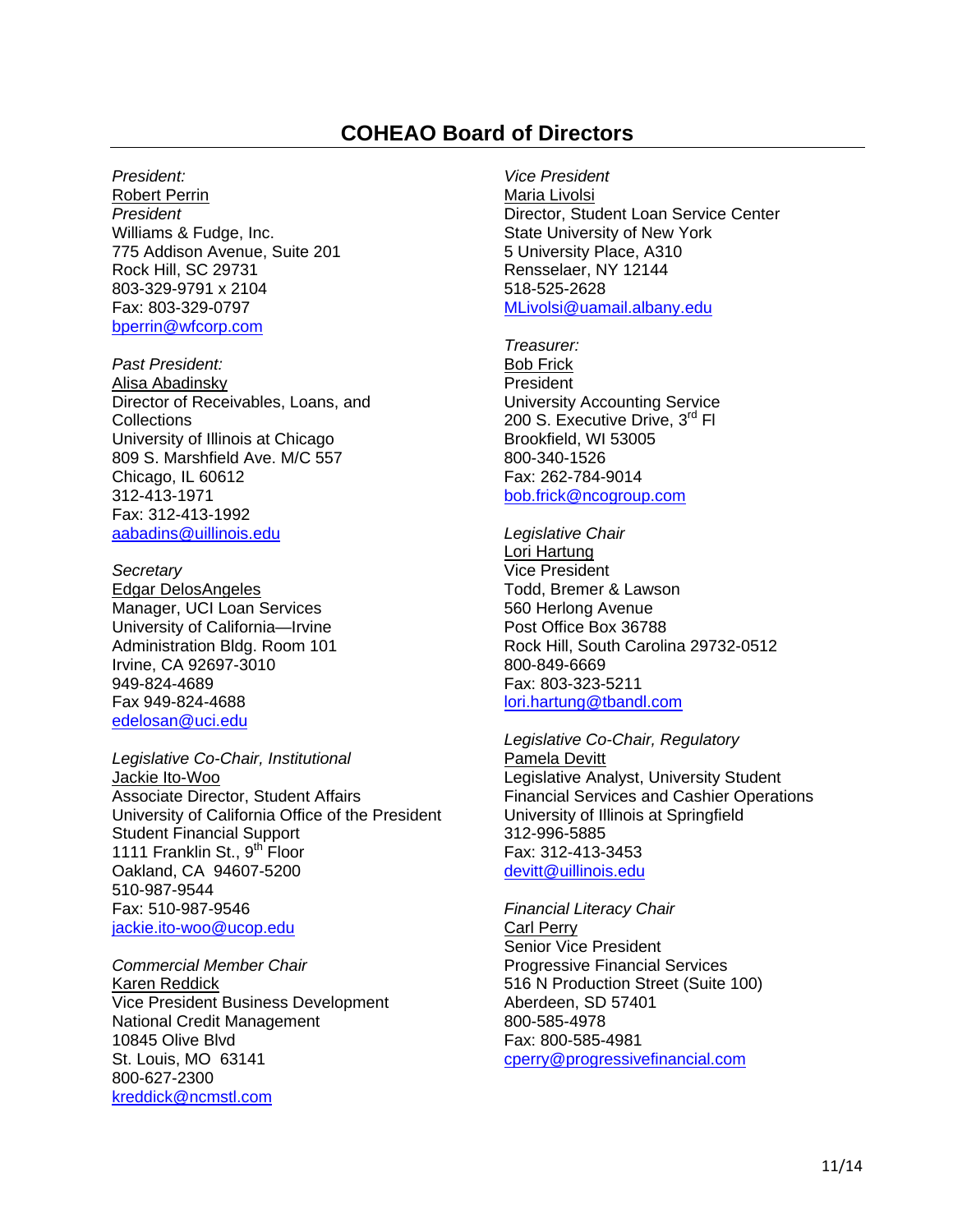#### *Internal Operations* Tom Schmidt Associate Director of Student Financial Collections & Third Party Billing University of Minnesota Student Account Assistance 211 Science Teaching & Student Services 222 Pleasant St. SE Minneapolis, MN 55455 612-625-1082 [t-schm@umn.edu](mailto:t-schm@umn.edu)

*Communications Chair* Micheal Kahler Regional Vice President, Sales Windham Professionals 60 Normandy Drive Lake St. Louis, MO 63367 800-969-0059, ext. 2909 Fax: 636-625-0231 [mkahler@windhampros.com](mailto:mkahler@windhampros.com)

*Perkins Task Force Chair*  Nancy D. Paris Vice President, Financial Services Group ACS, A Xerox Company 900 Commerce Dr Ste 320 Oak Brook IL 60523 630.203.2769 FAX: 630.203.2796 [nancy.paris@acs-inc.com](mailto:nancy.paris@acs-inc.com)

*Membership Co-Chair, Institutional* Jeane Olson Bursar Northern Arizona University Gammage Building Flagstaff, AZ 86011 928-523-3122 [Jeane.olson@nau.edu](mailto:Jeane.olson@nau.edu)

*Membership Co-Chair, Development* Michael Mietelski Regional Director of Business Development **ConServe** 200 Cross Keys Office Park Fairport, NY 14450-0007 800-724-7500 x4450 [mmietelski@conserve-arm.com](mailto:mmietelski@conserve-arm.com)

*Membership Co-Chair, Commercial*  Rick Wiening Director of Business Development Regional Adjustment Bureau 7000 Goodlett Farms Parkway Memphis, TN 38016 219-937-9760 [rwiening@rabinc.com](mailto:rwiening@rabinc.com)

*Member at Large* Larry Rock Director of Student Loan Repayment Concordia College 901 S.  $8^{th}$  St. Moorhead, MN 56562 218-299-3323 [larock@cord.edu](mailto:larock@cord.edu) 

*Member at Large* Laurie Beets Bursar/Director of Student Loans & Debt Mamt Oklahoma State University 113 Student Union Stillwater, OK 74078 405-744-7776 Fax: 405-744-8098 [laurie.beets@okstate.edu](mailto:laurie.beets@okstate.edu)

*Member at Large* David Stocker General Counsel Account Control Technology, Inc. 6918 Owensmouth Avenue, Canoga Park, CA 91303 (800) 394-4228 Fax: (818) 936-0389 [DStocker@accountcontrol.com](mailto:DStocker@accountcontrol.com)

*Executive Director* Harrison Wadsworth Principal Washington Partners, LLC 1101 Vermont Ave. N.W. Suite 400 Washington, DC 20005-3521 202-289-3903 Fax 202-371-0197 hwadsworth@wpllc.net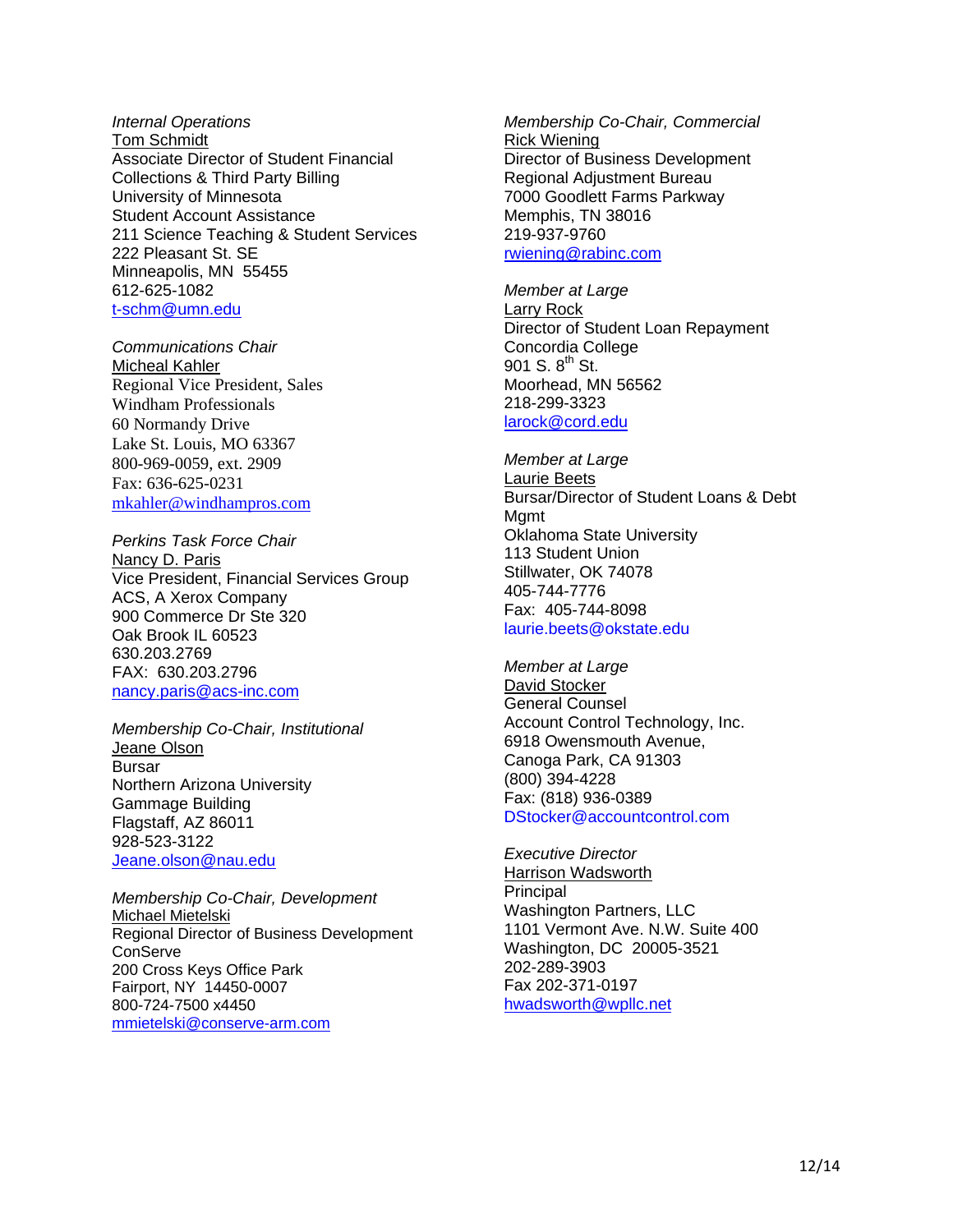# <span id="page-12-0"></span>**COHEAO Would Like To Thank Its Commercial Members For Supporting More Education for More People**



| Account Control Technology, Inc.                   | Financial Asset Management Systems, Inc. |
|----------------------------------------------------|------------------------------------------|
| ACS Inc.                                           | <b>General Revenue Corporation</b>       |
| AMO Recoveries, Inc.                               | Immediate Credit Recovery, Inc.          |
| BlackBoard, Inc.                                   | <b>JC Christenson and Associates</b>     |
| <b>Campus Partners</b>                             | National Credit Management               |
| <b>Coast Professional</b>                          | NCO Financial Systems, Inc.              |
| Collecto, Inc. d/b/a Collection Company of America | Northland Credit Control, Inc.           |
| ConServe                                           | Progressive Financial Services, Inc.     |
| Collectcorp                                        | Recovery Management Services, Inc.       |
| Credit Control, LLC                                | Regional Adjustment Bureau, Inc.         |
| Credit World Services, Inc.                        | <b>Reliant Capital Solutions, LLC</b>    |
| Delta Management Associates                        | Todd, Bremer & Lawson, Inc.              |
| <b>Education Assistance Services, Inc.</b>         | Williams & Fudge, Inc.                   |
| Educational Computer Systems, Inc.                 | <b>Windham Professionals</b>             |
| Enterprise Recovery Systems, Inc.                  |                                          |

.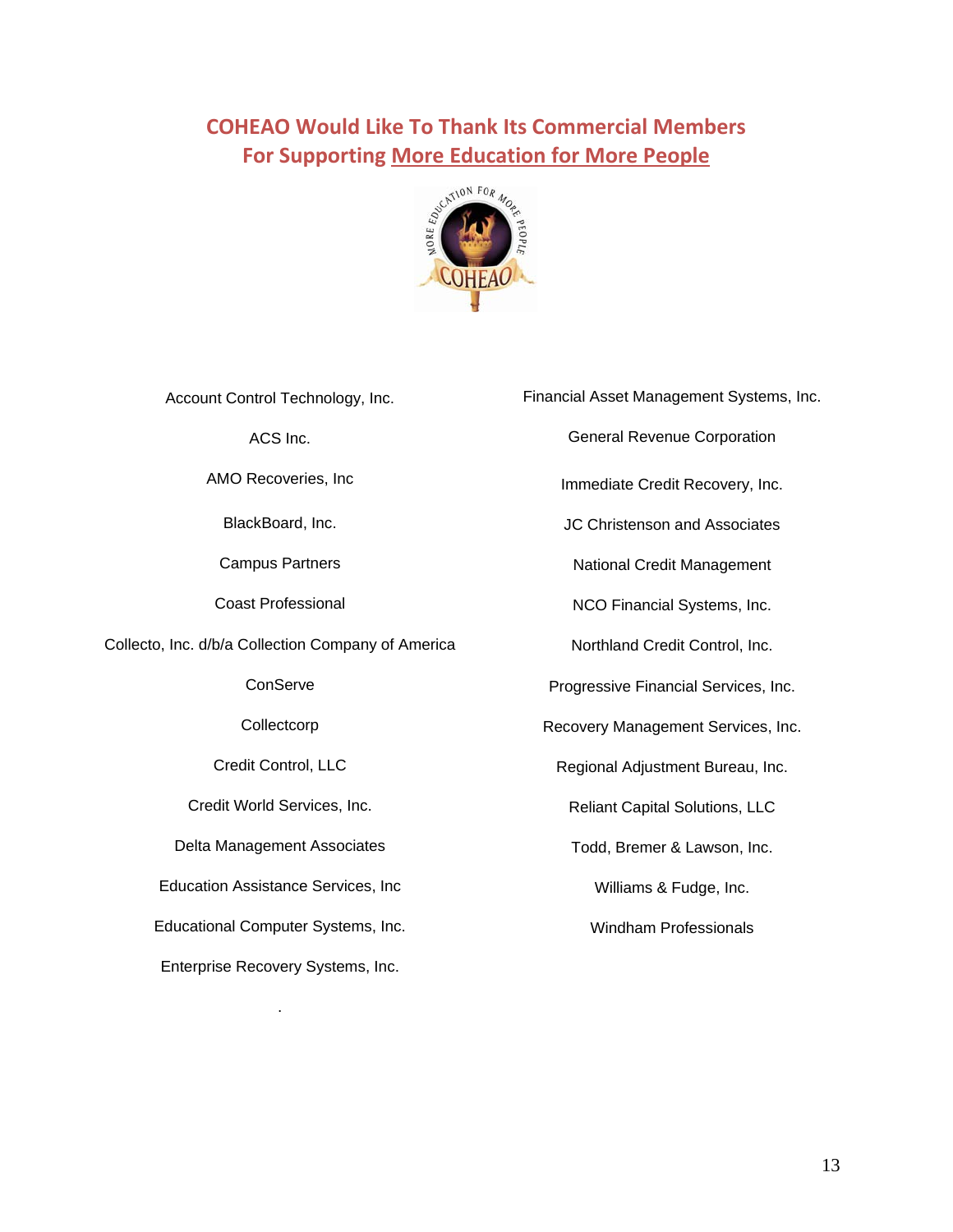

**COHEAO Annual Conference Agenda 2012** *All Meetings and Sessions Are Located at the Ritz Carlton Pentagon City Hotel in Arlington, Virginia*



# **Sunday, January 29th, 2012**

| $8:30am - 3:00pm$                 | <b>Board of Directors Meeting</b>                                                                                                                                                                                                                                                                                                                                                                                                                                                                                                                                                                                                                                                     |
|-----------------------------------|---------------------------------------------------------------------------------------------------------------------------------------------------------------------------------------------------------------------------------------------------------------------------------------------------------------------------------------------------------------------------------------------------------------------------------------------------------------------------------------------------------------------------------------------------------------------------------------------------------------------------------------------------------------------------------------|
| $4:00 \text{pm} - 5:00 \text{pm}$ | <b>Commercial Members Meeting</b>                                                                                                                                                                                                                                                                                                                                                                                                                                                                                                                                                                                                                                                     |
| $4:00 \text{pm} - 7:00 \text{pm}$ | <b>Registration</b>                                                                                                                                                                                                                                                                                                                                                                                                                                                                                                                                                                                                                                                                   |
| $6:00 \text{pm} - 7:00 \text{pm}$ | <b>Welcoming Reception</b>                                                                                                                                                                                                                                                                                                                                                                                                                                                                                                                                                                                                                                                            |
|                                   | Monday, January 30 <sup>th</sup> , 2012                                                                                                                                                                                                                                                                                                                                                                                                                                                                                                                                                                                                                                               |
| $7:30am - 8:30am$                 | <b>Breakfast: Perkins Task Force Meeting</b><br>Discussion of Perkins proposals<br>COHEAO's Perkins Task Force will again meet over breakfast. This<br>breakfast meeting will feature discussions on topics ranging from legislative<br>strategies for improving Perkins to the day-to-day operations of the Program.<br>A summary discussion will be led by Task Force Chair Nancy Paris,<br>COHEAO Executive Director Harrison Wadsworth and members of the<br>Perkins Task Force. You do not need to be a member of the Task Force to<br>attend this meeting, and all conference attendees are encouraged to<br>participate.<br>Leader: Nancy Paris, ACS, Perkins Task Force Chair |
| $8:30am - 8:45am$                 | <b>The President's Welcome</b>                                                                                                                                                                                                                                                                                                                                                                                                                                                                                                                                                                                                                                                        |
|                                   | Speaker: Bob Perrin, COHEAO President                                                                                                                                                                                                                                                                                                                                                                                                                                                                                                                                                                                                                                                 |
| $8:45am - 9:30am$                 | <b>Session: Washington Activity/Inactivity: What It Means For Us</b><br>With a Presidential and Congressional Election Year underway, Harrison<br>Wadsworth, COHEAO's Executive Director, will provide an outlook on what to<br>look for from Washington in terms of higher education, student lending, and<br>student financial services issues and how what happens in Washington may affect<br>you and your colleagues.<br>Speaker: Harrison Wadsworth, COHEAO Executive Director                                                                                                                                                                                                  |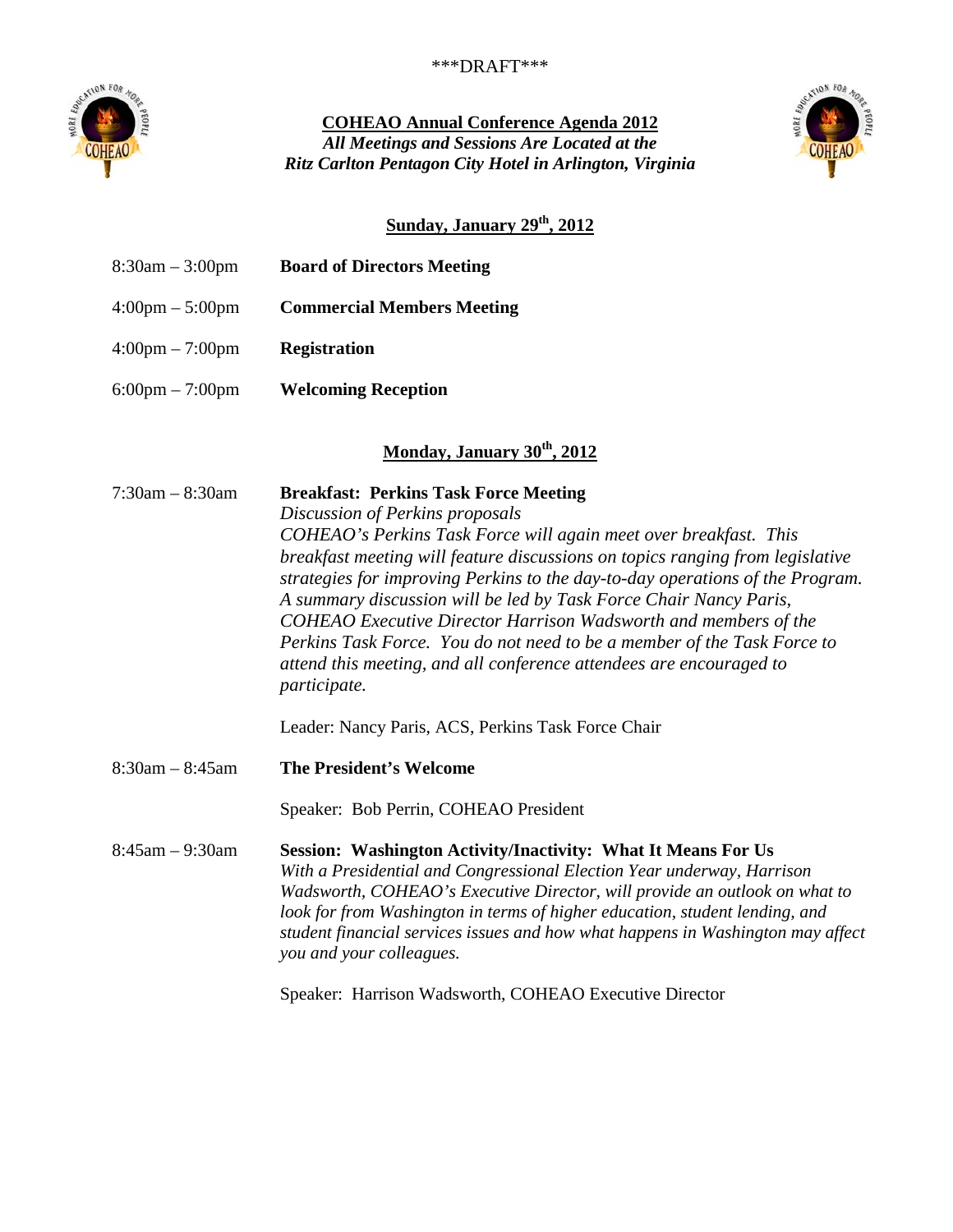| $9:30$ am $-10:30$ am              | <b>Session: Effective Campus-Based Financial Literacy Programs</b><br>Improving the financial literacy skills of students remains a pressing concern on<br>campus, particularly in the face of increasing student debt loads and a tough<br>economy. In this session, Roxie Johnson of Meharry Medical College and their<br>partners at BC Holdings will review their campus program, including a<br>demonstration of the student program.                                                                         |
|------------------------------------|--------------------------------------------------------------------------------------------------------------------------------------------------------------------------------------------------------------------------------------------------------------------------------------------------------------------------------------------------------------------------------------------------------------------------------------------------------------------------------------------------------------------|
|                                    | Panelists: Roxie Johnson, Meharry Medical College<br>Sidney Curry, BC Holding, LLC<br>Saundra Curry, BC Holding, LLC                                                                                                                                                                                                                                                                                                                                                                                               |
| $10:30$ am $- 10:45$ am            | <b>Break</b>                                                                                                                                                                                                                                                                                                                                                                                                                                                                                                       |
| $10:45am - 11:45am$                | <b>Session: Bankruptcy &amp; Litigation</b><br>Unfortunately, bankruptcy remains a fact of life for many Americans struggling<br>in this economy, including numerous former college students. An experienced<br>higher education attorney will review the latest on bankruptcy and litigating<br>student accounts and provide legal tips for ensuring the collection of lost funds in<br>these unfortunate circumstances                                                                                           |
|                                    | Speaker: Chad Echols, Hamilton Martens & Ballou, LLC                                                                                                                                                                                                                                                                                                                                                                                                                                                               |
| $11:45am - 12:30pm$                | <b>Session: Private Student Loans &amp; The Gap Financing Puzzle</b><br>Perkins and institutional loans are just one piece of the puzzle that helps many<br>students with their remaining cost of attendance beyond grants and Stafford<br>Loans. A panel will discuss other forms of gap financing, particularly private<br>loans, offering the latest trends on this important source of funding for many<br>students.                                                                                           |
|                                    | Speakers: To Be Announced Soon                                                                                                                                                                                                                                                                                                                                                                                                                                                                                     |
| $12:30 \text{pm} - 1:45 \text{pm}$ | <b>Luncheon Address</b>                                                                                                                                                                                                                                                                                                                                                                                                                                                                                            |
| $1:45$ pm $-3:15$ pm               | <b>Session: Department of Education Update: Regulations Old and New</b><br>Gail McLarnon will provide an update on regulations affecting Perkins Loans<br>and other pertinent issues in the Federal Student Aid programs. With the<br>negotiated rulemaking on Total and Permanent Disability, Income Based<br>Repayment, Perkins, FFELP and Direct lending underway and the release of the<br>President's FY 2013 budget just around the corner, this is a session conference<br>attendees will not want to miss. |
|                                    | Speaker: Gail McLarnon, US Department of Education                                                                                                                                                                                                                                                                                                                                                                                                                                                                 |
| $3:15 \text{pm} - 3:30 \text{pm}$  | <b>Dessert Break</b>                                                                                                                                                                                                                                                                                                                                                                                                                                                                                               |
|                                    |                                                                                                                                                                                                                                                                                                                                                                                                                                                                                                                    |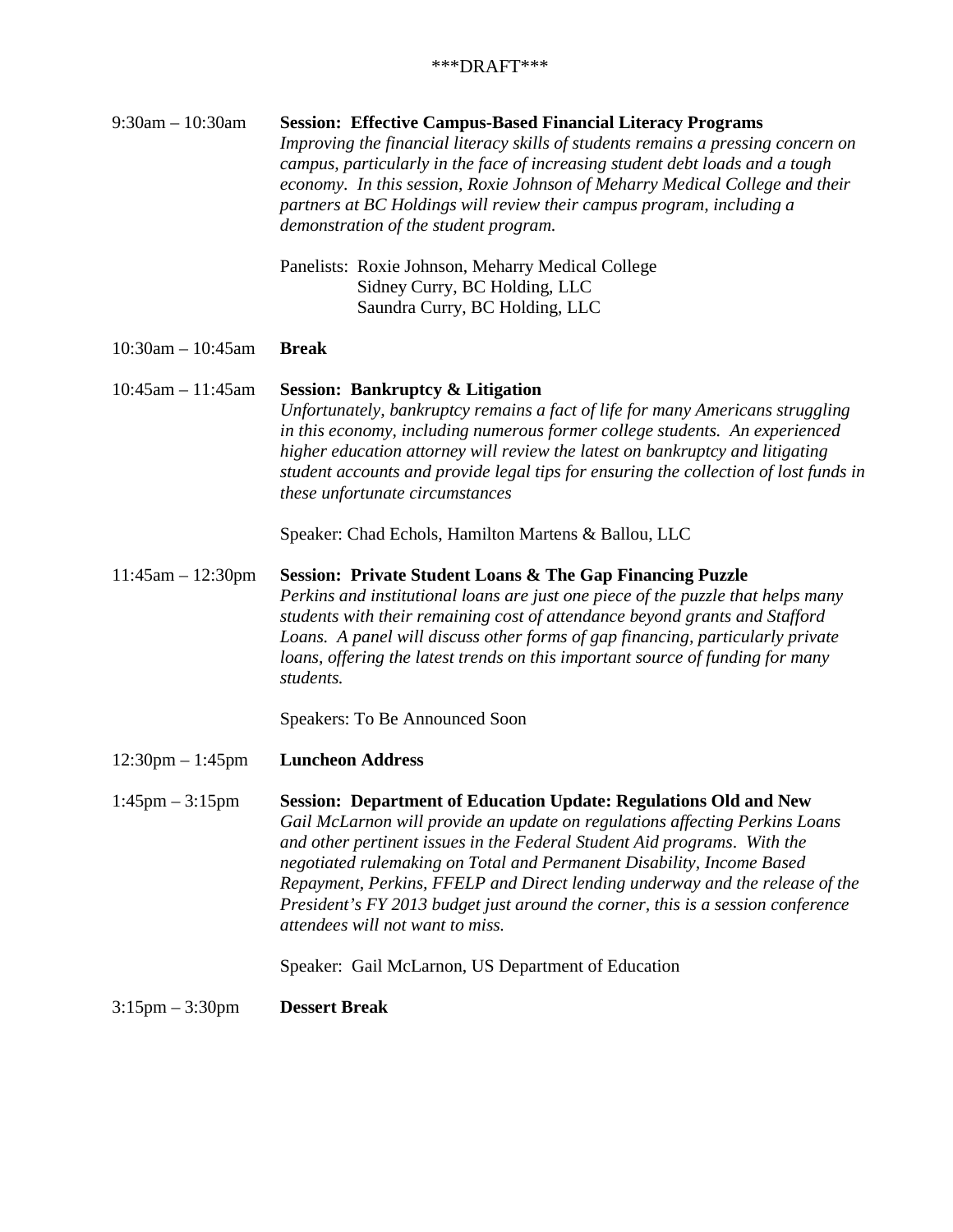3:30pm – 4:30pm **Session: Budget Cuts and Its Effect on Financial Aid** *In recent years, it seems that federal student aid policy has been driven by the budget process, as opposed to reauthorization of the Higher Education Act. As Congress works toward more austerity in the name of deficit reduction, this session will provide a review and outlook on federal spending cuts and their impact on the student aid programs.* 

Speakers:

4:30pm – 5:15pm **Session: Negotiated Rulemaking: Non-Federal Perspectives** *The first of three rounds of the 2012 negotiated rulemaking at the Department of Education will have just taken place in Washington. COHEAO representatives will be there and will report on the issues, including Perkins Loan specific issues such as deferments, cancellations, assignments, and reporting requirements and other key issues like Total and Permanent Disability, IBR and ICR, and a rewrite of the Direct Lending regulations.* 

Speakers: To Be Announced Soon

6:00pm – 7:30pm **Silent Auction and Reception to Benefit the COHEAO Scholarship Fund**

#### **Tuesday, January 31st, 2012**

7:45am – 8:45am **Breakfast: Financial Literacy Task Force Meeting** *COHEAO's incredibly active Financial Literacy Task Force will meet over breakfast. The breakfast will feature roundtable discussions on a variety of topics related to providing these essential services to students. Regardless of membership with the Financial Literacy Task Force, all conference attendees are encouraged to attend this meeting.*

Leader: Carl Perry, Progressive Financial Services, Task Force Chair

- 8:45am 9:00am **Annual Business Meeting**
- 9:00am 9:30am **Congressional Address**

9:30am – 10:30am **Session: Consumer Financial Protection Bureau Update** *By the time of the COHEAO Annual Conference, the Consumer Financial Protection Bureau will have been up and running for roughly six months. The Bureau has identified student loans as a high priority. This session will take a look at current initiatives related to higher education, such as "Know Before You Owe," the private loan study mandated by the Dodd-Frank Wall Street Reform Act, the private student loan ombudsman's office, and ongoing efforts to coordinate activities with the Department of Education.* 

Speaker(s): CFPB Officials have been invited.

10:30am – 10:45am **Break**